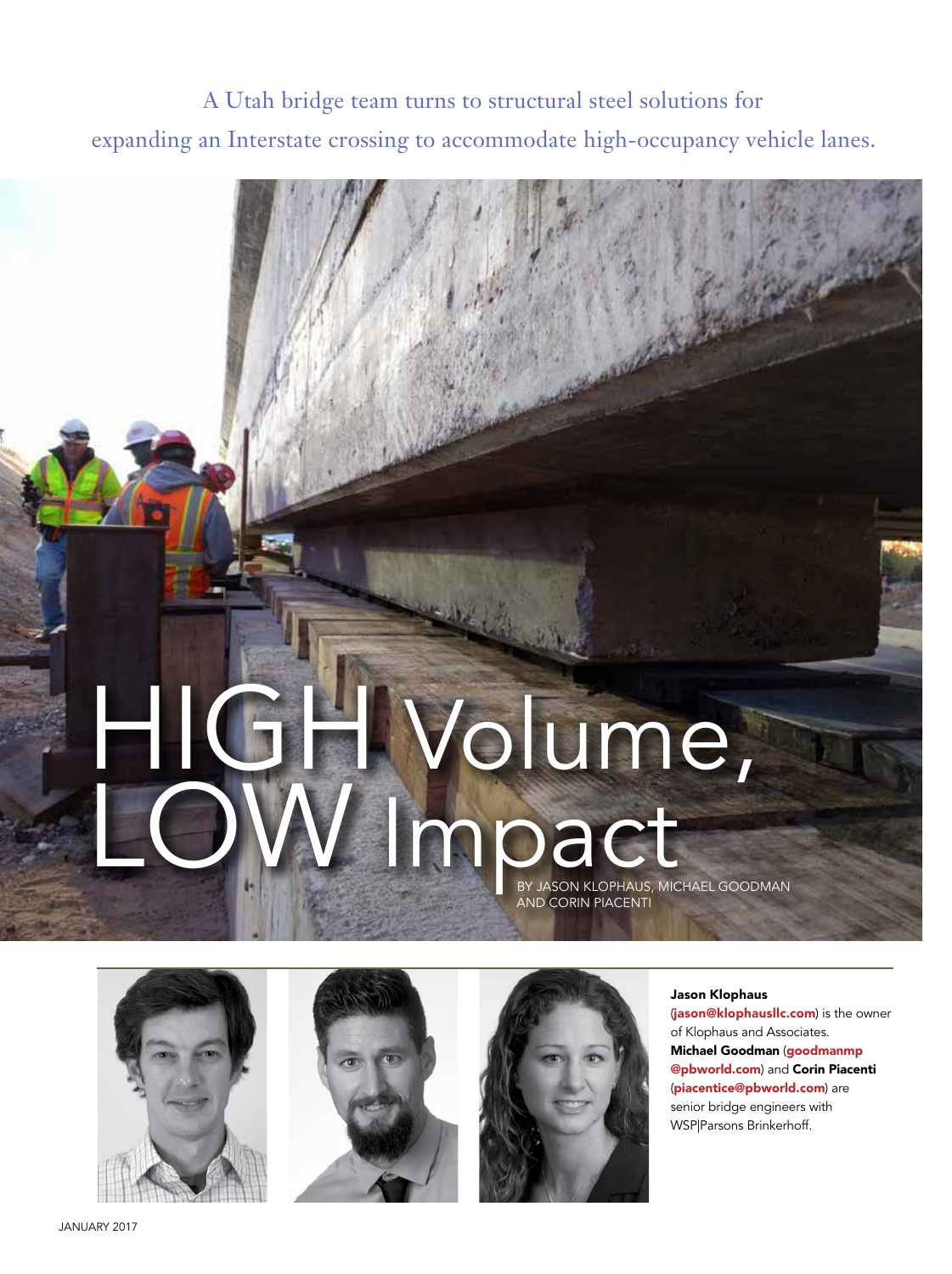

The sliding system involved an end diaphragm with the stainless steel slide shoe on Teflon bearing pads. The permanent abutment between the temporary abutments provided a level sliding path.

AS UTAH'S ONLY north-south Interstate, I-15 is critical to the state's infrastructure.

Average annual daily traffic in 2012 was approximately 65,000 vehicles in each direction and is predicted to rise to over 80,000 by 2040. To brace for this increase and help address the potential for the delays it would likely incur, the Utah Department of Transportation (UDOT) has implemented systematic capacity improvements through the addition of high-occupancy vehicle (HOV) lanes in the Salt Lake City vicinity.

One prominent interchange where HOV lanes were recently implemented is the I-15–Hill Field Road interchange located 25 minutes north of Salt Lake City. A pair of existing threespan bridges carried the I-15 traffic while local traffic moved along Hill Field Road below. The goal of the project was to

provide additional structure width for HOV lanes as well as to upgrade the intersection to a single-point urban interchange (SPUI) configuration. This configuration allows large volumes of traffic to move through limited space by providing multiple turning movements below the bridges while high-volume traffic flows on I-15 above.

Using the design-build method, the design and construction team believed that building the new substructure behind the existing bridge abutments, then sliding the superstructures into place would be the most cost-effective and least disruptive approach. The construction would take place in three phases and maintain three lanes of I-15 traffic in each direction by using the southbound bridge as a "shoofly" (a solution in which an existing bridge is temporarily used as a detour in both directions).

The southbound bridge was used as a shoofly while the northbound bridge was slid into its final position.



 $\blacktriangledown$  The new superstructures were built next to the existing ones.



Modern **STEEL** CONSTRUCTION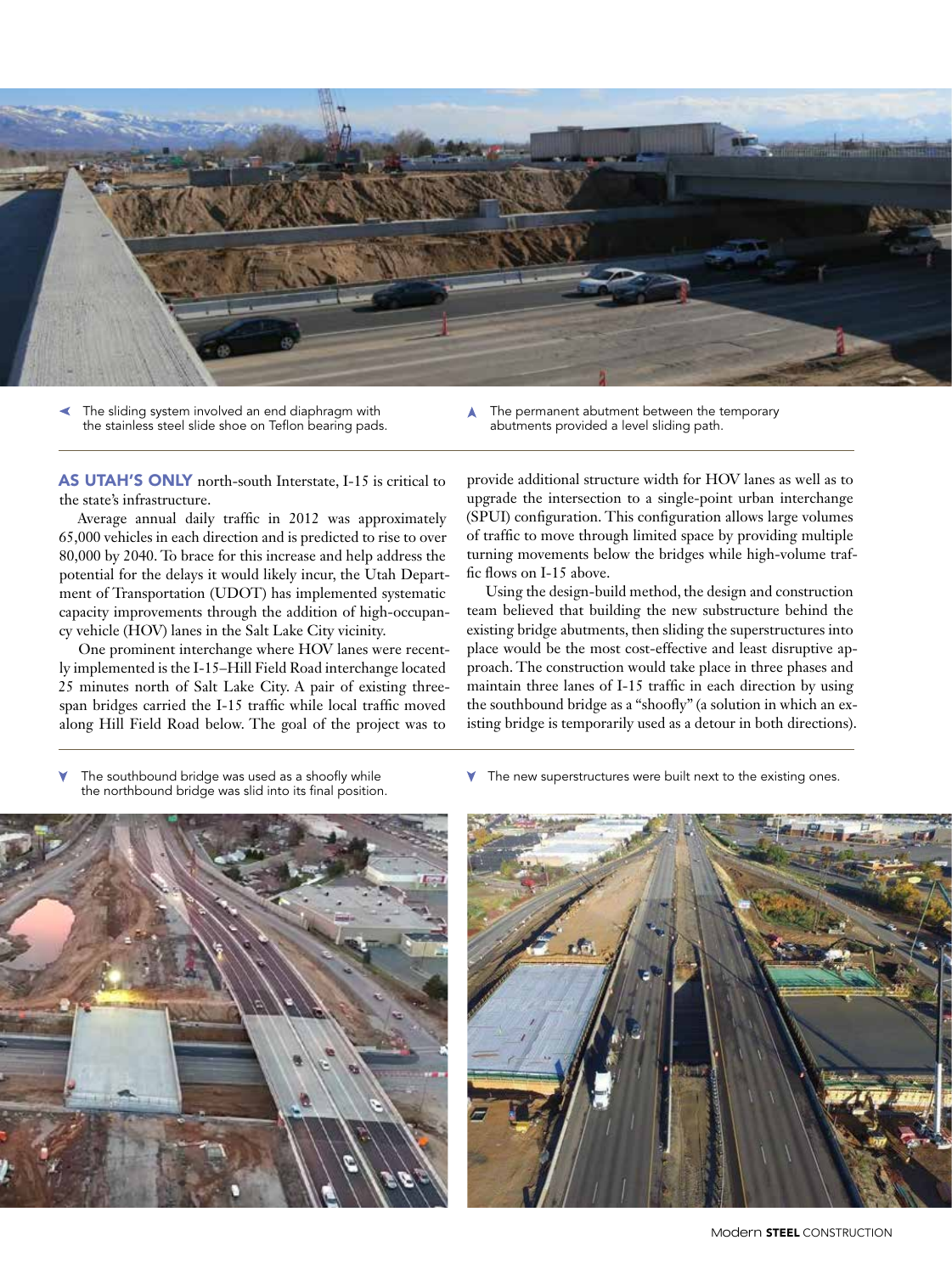

N Wing wall construction, following the slide.

The project came with challenging construction requirements:

- ➤ The existing bridges were three spans, each 56 ft wide. Clearances over Hill Field Road to the bottom of girders were substandard
- ➤ Lowering the Hill Field Road profile would require extensive utility (storm and water line) relocations, create new drainage issues and require more roadway reconstruction
- ▶ The RFP allowed only two full 12-hour closures of each direction of I-15. Additional full or partial closures would be charged to the contractor at \$20,000 per lane per hour
- ➤ Hill Field Road was allowed only 12 off-peak, 12-hour full closures, with ramps used to maintain I-15 traffic during that time. Any additional full or partial closures would be charged to the contractor at \$10,000 per lane per hour

#### Sliding Solution

The team explored multiple accelerated bridge construction (ABC) concepts. Sequential phasing of the superstructures was immediately ruled out due to strict maintenance of traffic (MOT) requirements and closure constraints. Self-propelled modular transporters (SPMTs) were also examined but ended up not being cost-effective or convenient when considering the grading that would need to occur to accommodate the new interchange configuration. However, as the new structures were adjacent and similar in geometry, a third ABC concept—bridge sliding—proved to be a winner and was selected based on estimated completion time, feasibility and cost.

Temporary pile-founded abutments would be driven adjacent to either side of the existing structures and connected to future permanent pile-founded abutments, which were to be built once the existing structure was removed. This long continuous section of temporary and permanent abutments would be the level surface that would support the superstructure during the slide. The wider typical section of the new bridges allowed for part of the permanent abutments to be used in the temporary construction location. The southbound superstructure (in the



 $\blacktriangle$  The prestressing resistance anchor block used in the slide.

temporary location) would carry I-15 traffic in a shoofly condition while the existing structures could be removed.

Once the shoofly was in place, the existing bridges could be removed, the northbound bridge would be slid into place and all traffic would move to the northbound structure. Finally, the southbound bridge would be slid into place, approaches would be completed and the remaining civil work could occur. The temporary abutments would then be removed prior to substantial completion.

#### Slide Shoes

To move the superstructure, the team employed two, 13-ftlong concrete blocks with polished stainless steel surfaces at the bottom of each end diaphragm. These shoes would slide on Teflon bearing pads, with the superstructure pulled by prestressing jacks at each abutment line. The Teflon pads had a lubricated coefficient of friction of about 5% during the slide and were replaced with permanent bearing pads in the final location.

The team initially considered a prestressed concrete solution, but this would have required a two- span bridge and a bent that would be overly expensive to build. This approach would also have increased user cost penalties thanks to the additional lane closures needed to construct a pile cap, columns and bent cap. It would also increase the overall length of the structure to accommodate the SPUI configuration. Overall, an equivalent concrete option for this project would have weighed 437.5 tons more and required a structure that was 3 ft deeper.

All of these considerations led the team to select a singlespan steel superstructure. Steel allowed for a shallow girder section that closely matched the existing structure depth. The I-15 northbound and southbound profiles matched the existing profiles at the bridges, which minimized expensive interstate roadway reconstruction. The Hill Field Road profile was lowered only 2 ft; this was 2 ft less than what the RFP concept plans called for and required fewer utility relocations. Plus, the lightweight single-span steel solution was simply easier and quicker